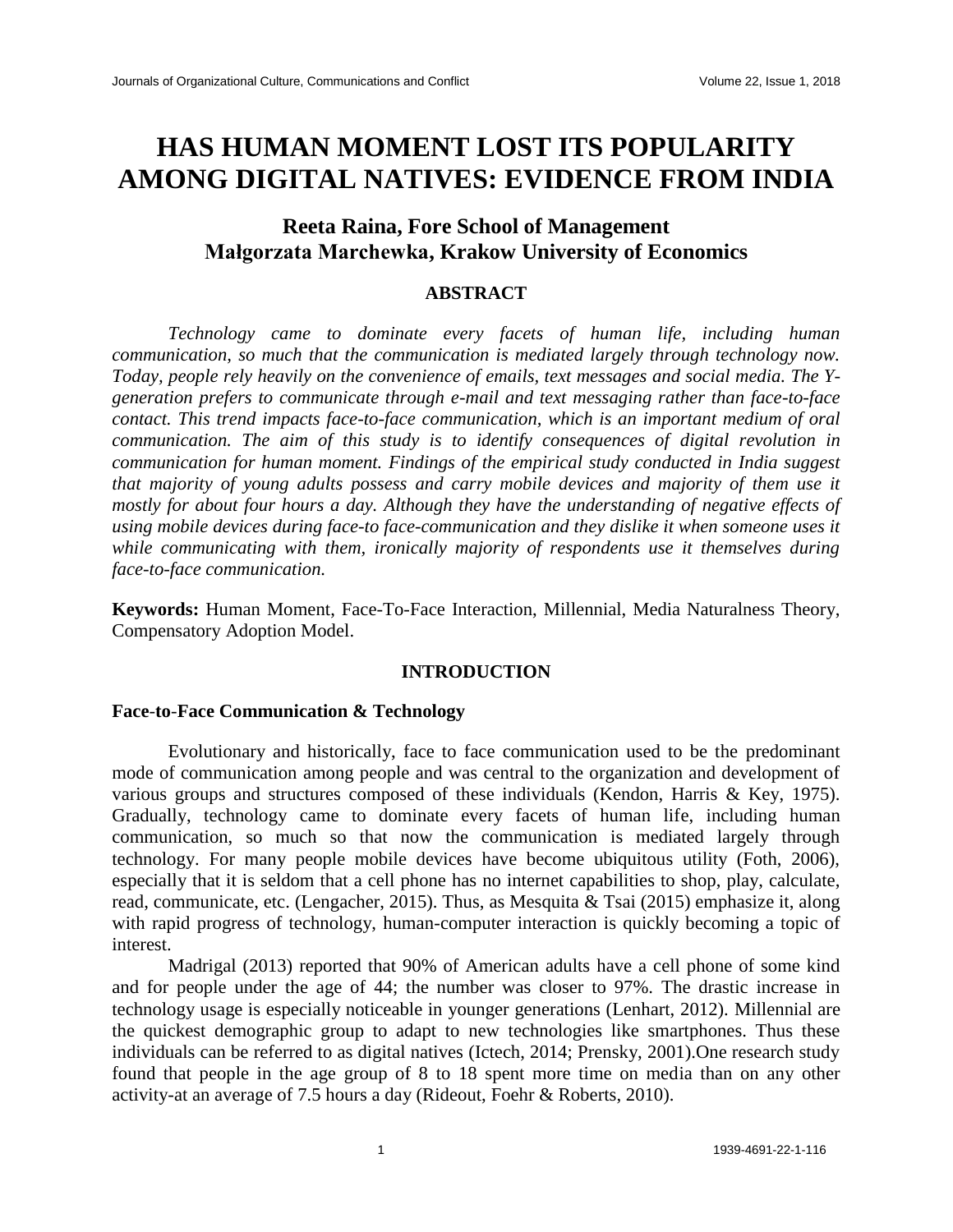Own research conducted in 2014 in Poland on behalf of Ale heca Foundation during the project promoting safe use of the internet among pupils shows that even the youngest generations become very familiar with new communication technologies. According to the survey, 84% of 213 junior high school students use internet every day. They are particularly keen to use social media (70% students use them every day). In the younger group, 56% of 632 pupils (of around 10 year's old students) use internet every day and another 32%-couple of times a week.

Frequent usage of new technologies raises risk of addiction. The study conducted in China show that 11.5% of elementary school students are internet addicts, which was not significantly lower than the percentage of middle school students (11.9%) (Misra, Cheng, Genevie & Yuan, 2014).

Generation Y, which has grown up with technology, is always armed with BlackBerrys, laptops, cellphones and other gadgets remains plugged-in 24 hours a day, 7 days a week. One can go almost an entire day without actually interacting with people. We see silent tables at the café, quiet train commutes and expressionless faces on walks. There seems to be 'a disconnect with all this connection' (Tuck, 2014). Draves  $\&$  Coates (2011) write that Millennial have distinctly different behaviors, values and attitudes from previous generations as a response to the technology.

According to Cabral (2010), this generation has made social media their top priority as it meets their interpersonal need of inclusion. Subrahmanyam & Greenfield (2008) reported that adolescents primarily use the internet as a communication tool to reinforce relationships. The changes in relationships are exceptionally visible among teens that use instant messaging as a substitute of face-to-face conversation with friends. College students are exposed to a higher risk of internet addiction because of their vulnerability, in particular that they are adjusting to massive amounts of developmental and life changes. Since India is seen as the young nation having 75% of its population under the age of 35 years, it becomes imperative to study how technology mediates communication-especially the mobile phones-impact the communication behavior of the digital natives in India.

# **Mobile Technology: It's Effect on Face**-**to**-**Face Communication and Interpersonal Interaction**

# **Negative Impact of Technology on Human Communication**

Since the rise of cellphone and social media usage in the late 2000s, many studies have been conducted regarding the effect of technology on social interactions and face-to-face communication. However, researchers and scholars have different opinions on the impact of technology on face-to-face communication. Some advocate strongly that technology has created a magnificent new world, bursting with opportunities. It has opened up a global, knowledgebased economy and unchained people from their desks According to the opposite approach, man cannot move forward successfully without preserving the human moment (Hallowell, 1999).

Howsoever, technology may have made strong inroads in the human communication space, but it has its own shortcomings and limitations. According to some studies technological communication harms interpersonal skills, however other studies indicate no strong evidence for such a decrease (May, 2011; Schnell, 2005). Bonnie & Whittaker (2002) pointed that face-toface communication continues to take the precedence over the mediated technologies based on many theorists, particularly in the context of the media richness theory where face-to-face communication is described as the most efficient and informational one (Rice, 1993; Allen &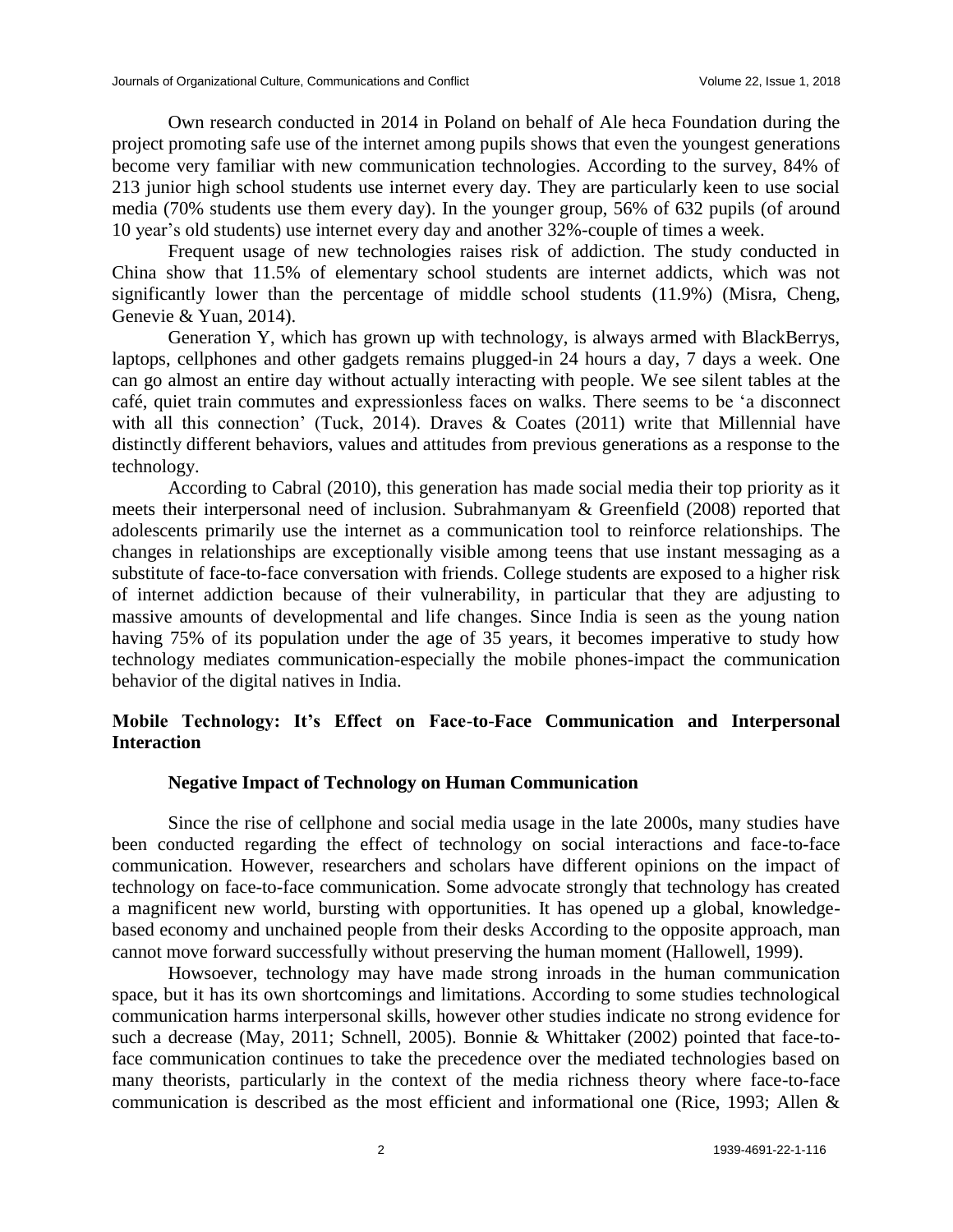Griffeth, 1997), because face-to-face communication engages more human senses than mediated communication (Lengel & Deft, 1997). Firstly, the issue with digital forms of communication is that they tend to be impersonal and albeit one may try to make digital communications seem more friendly or personalized-runs the risk of being misinterpreted or perceived as unprofessional. Research indicates that miscommunication, which is seen as one of the major causes of inefficiency and work-place conflicts, could be attributed to digital communications as it is open to multiple interpretations. Face-to-face communication has certain advantages that cannot be substituted by the mediated communication. Eye contact, facial expressions, gestures or voice tone create the context of communication and facilitates understanding of what the speaker wants or intends to say. More so, face-to-face interactions are also a useful way for people when they want to win over others based on verbal communication (Munoz, 2013). It is observed that face-to-face communication and in-person meetings can boost efficiency and creativity. Adding the 'personal touch' of face-to-face communication is much more important to those dealing with outside clients and stakeholders. A sense of community comes with the ability to interact and socialize. This sets the foundation for trust and ultimately creates a better working relationship as reported by Choi & Thompson (2005): 'the more team members directly interact with each other face-to-face and the more they trust other team members, the more creative and of higher quality the result of their teamwork are.'

Negative impact of technology mediated communication is also seen on familial relationships and personal relationships. Turkle (2012) for instance, reported that children often complained about their parents' obsession with technology. He also discovered that many children believed their parents paid less attention to them than to their smartphones, often, at times neglecting to interact with them face to face until they had finished responding to emails. One study examined the relationship between the presence of mobile devices and the quality of real-life, in-person social interactions and it was reported that the presence of mobile communication devices in social settings interferes with human relationships (Przybylski & Weinstein, 2012). It is suggested that these devices have negative effects on closeness, connection and conversation quality, especially notable when individuals are engaging in personally meaningful topic.

Another research has revealed that conversations in the absence of mobile communication technologies were rated as significantly superior and also, higher levels of empathy were noticed as compared with those in the presence of a mobile device (Misra et al., 2014).

Litchy & Kachour (2016) observed a widening chasm between students and tutors in the culture of internet usage in France. Brignall & Van (2005) who analyzed the effects of technology among 'current cyber-youth' found that due to the pervasive use of the internet in education, communication and entertainment, there has been a significant decrease in face-toface interactions among youth. This in turn, as they suggest, will have 'significant consequences for their development of social skills and their presentation of self'.

# **Positive Impact of Technology on Human Communication**

On the contrary, there are studies supporting the assumption that the application of mobile devices has positive impact on human moment. For example Baym, Zhang & Lin (2004) report that digital communications enhance relationships, whereas Adler (2013) opines that 'the evidence consistently shows that the more you communicate with people using devices, the more likely you are to communicate with those people face to face'. It is proved that the technology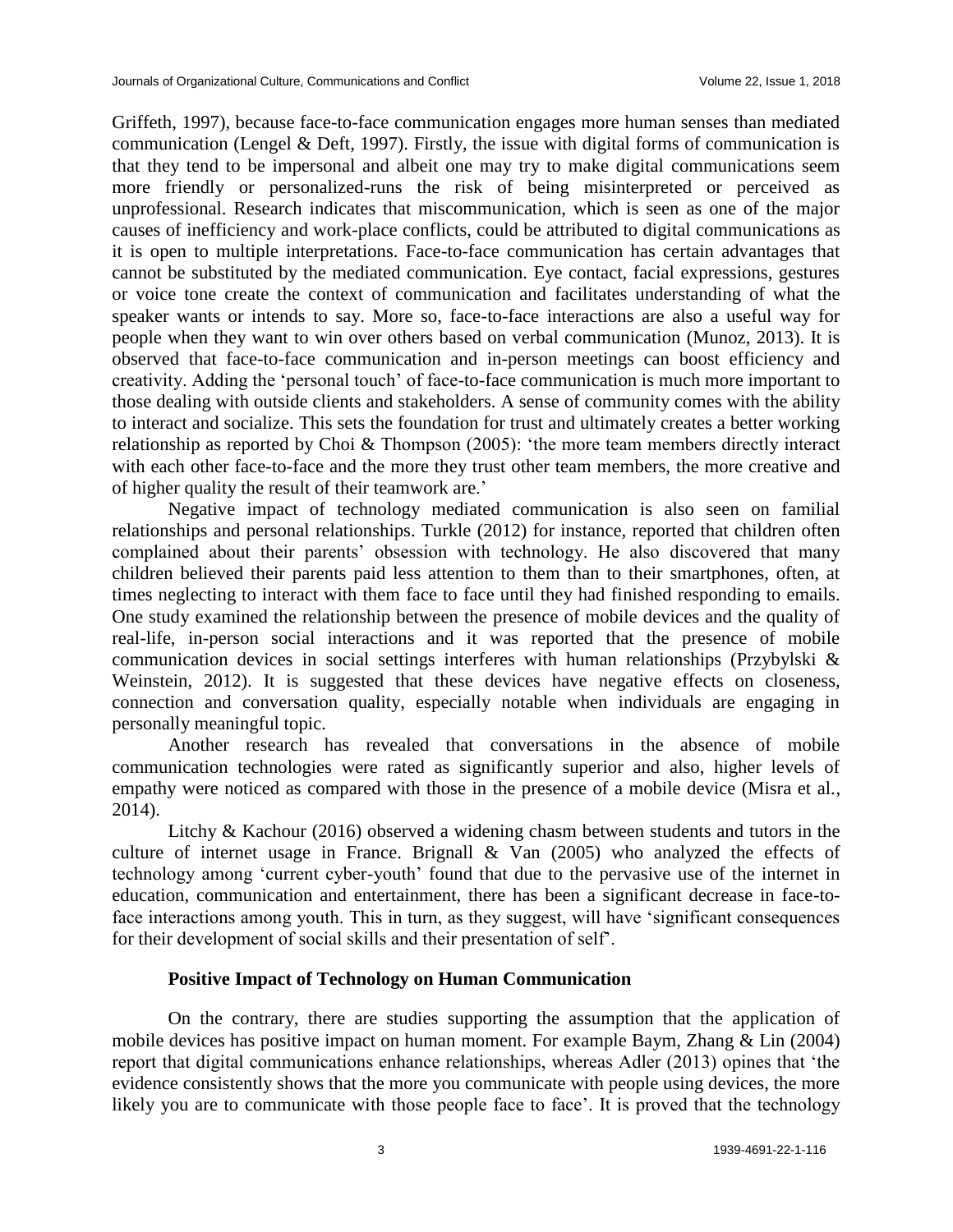enables billions of people to connect especially in situations where time and geographical distance are an issue (Przybylski & Weinstein, 2012; Bonnie & Whittaker, 2002). Maintaining long-distance friendship, face-to-face communication was only the fourth most common way of maintaining ties, after telephone, email and instant messaging (Wright & Webb, 2011).

Technology mediates communication as it helps young people, especially those with low psychological assets, to draw social support in a positive way by using Social Networking Sites (SNS) to socialize, seek information and self-broadcast. It is reported that students with deafblindness were more able to engage in interpersonal communication by using videophone technology and students with autism spectrum disorders were more successful communicating when complex animations accompanied words (Shane, Laubscher, Schlosser, Flynn, Sorce & Abramson, 2012; Emerson & Bishop, 2012). Some other studies indicate that cell phone use in public might make individuals more likely to communicate with strangers. Campbell & Kwak (2011), for instance, found evidence that mobile phone use in public actually facilitated talking with co-present strangers, for those who frequently rely on cell phones to get and exchange information about news. Further, Rouleau, Gagon  $\&$  Cote (2015) suggested that the dimensions of nursing care if supported, enhanced or constrained by the use of ICTs can provide different kinds of care and service among patients. Not only did some research studies not find the negative effects of technology driven communications significant (Subrahmanyam & Greenfield, 2008; Istifci, Lomidazde & Demiray, 2011), but they also highlight how the technology has generated many advantages for individuals, business and society and has dramatically changed the way they conduct their social and personal lives. As a summary, in Table 1 chosen studies exploring the impact of new technologies on interpersonal communication are presented.

| Year | <b>Authors</b> | <b>Studied problem</b>                  | <b>Main findings</b>                            |
|------|----------------|-----------------------------------------|-------------------------------------------------|
| 2005 | Choi $\&$      | Effect of face-to-face communication    | Direct communication enhances efficiency and    |
|      | Thompson       | on team performance                     | creativity                                      |
| 2005 | Brignall & Van | Effects of ICT on interactions between  | ICT significantly decreases face-to-face        |
|      |                | youth                                   | interactions                                    |
| 2009 | Pierce         | Teens' use of Socially Interactive      | Positive relationship between social anxiety    |
|      |                | Technologies (SITs)                     | and talking with others online and talking with |
|      |                |                                         | others via text messaging                       |
| 2011 | Campbell &     | The effect of usage of cell phones on   | Usage of new technologies facilitates           |
|      | Kwak           | readiness to communicate with           | interpersonal contact with strangers            |
|      |                | strangers                               |                                                 |
| 2012 | Shane et al.;  | Impact of communication                 | Technology enhance their performance            |
|      | Emerson $&$    | technologies on the performance of      |                                                 |
|      | Bishop         | students with deaf-blindness            |                                                 |
| 2012 | Turkle         | Impact of mobile devices on familial    | ICT deteriorate communication between           |
|      |                | relations                               | parents and children                            |
| 2012 | Przybylski &   | Relationship between the presence of    | ICT interferes with social relations            |
|      | Weinstein      | mobile devices and the quality of real- |                                                 |
|      |                | life                                    |                                                 |
| 2014 | Misra et al.   | Influence of mobile communication       | Conversations in the absence of ICT were        |
|      |                | technologies on the perception of       | rated as significantly superior                 |
|      |                | conversations                           |                                                 |

#### **Table 1 EXAMPLES OF STUDIES EXPLORING THE IMPACT OF ICT ON INTERPERSONAL COMMUNICATION**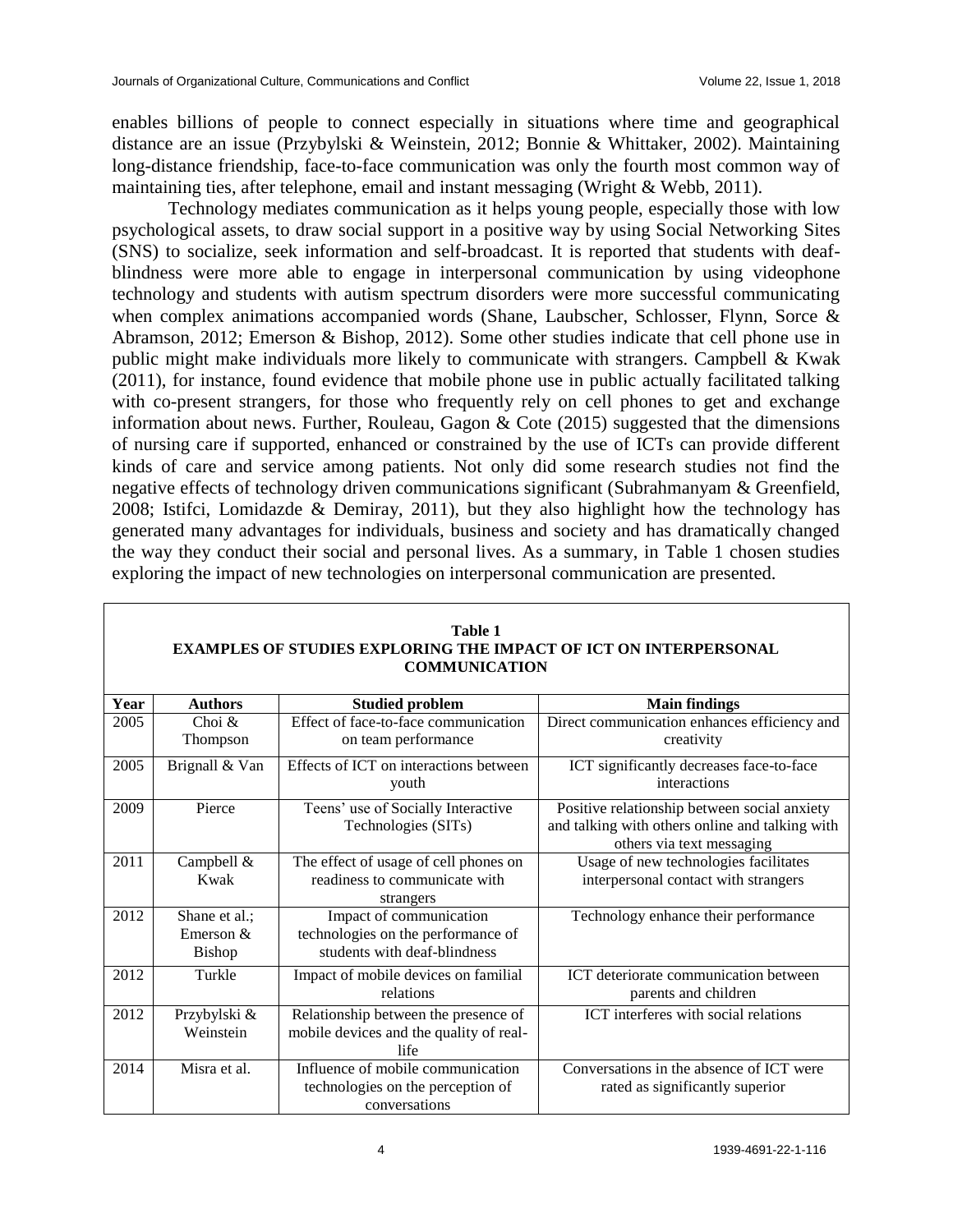|                                                                         |                      | Table 1                                |                                                |  |  |  |  |  |  |  |
|-------------------------------------------------------------------------|----------------------|----------------------------------------|------------------------------------------------|--|--|--|--|--|--|--|
| <b>EXAMPLES OF STUDIES EXPLORING THE IMPACT OF ICT ON INTERPERSONAL</b> |                      |                                        |                                                |  |  |  |  |  |  |  |
|                                                                         | <b>COMMUNICATION</b> |                                        |                                                |  |  |  |  |  |  |  |
|                                                                         |                      |                                        |                                                |  |  |  |  |  |  |  |
| 2014                                                                    | Lepp, Barkley &      | Relationships between total cell phone | Cell phone use/texting was negatively related  |  |  |  |  |  |  |  |
|                                                                         | Karpinski            | use and texting on students'           | to general academic performance and            |  |  |  |  |  |  |  |
|                                                                         |                      | performance                            | positively related to anxiety                  |  |  |  |  |  |  |  |
| 2014                                                                    | Gonzales             | Influences of text-based and face-to-  | Text-based communication was more              |  |  |  |  |  |  |  |
|                                                                         |                      | face communication on self-esteem      | important for self-esteem than face-to-face or |  |  |  |  |  |  |  |
|                                                                         |                      |                                        | phone communication                            |  |  |  |  |  |  |  |
| 2015                                                                    | Rouleau et al.       | Impact of ICT on nursing care          | ICT support communication between nurses       |  |  |  |  |  |  |  |
|                                                                         |                      |                                        | and patients                                   |  |  |  |  |  |  |  |
| 2015                                                                    | Lengacher            | How increased exposure to              | Mobile technology can decrease                 |  |  |  |  |  |  |  |
|                                                                         |                      | communicating pathways may impact      | communication and intimacy                     |  |  |  |  |  |  |  |
|                                                                         |                      | communication                          |                                                |  |  |  |  |  |  |  |
| 2015                                                                    | Drago                | Analysis of individuals engagement     | Technology has a negative effect on both the   |  |  |  |  |  |  |  |
|                                                                         |                      | with their cell phones, other          | quality and quantity of face-to-face           |  |  |  |  |  |  |  |
|                                                                         |                      | technologies                           | communication                                  |  |  |  |  |  |  |  |
|                                                                         |                      | and with each other in face-to-face    |                                                |  |  |  |  |  |  |  |
|                                                                         |                      | situations                             |                                                |  |  |  |  |  |  |  |
| 2016                                                                    | Litchy $&$           | Impact of internet usage on relations  | ICT deepen distance between tutors and         |  |  |  |  |  |  |  |
|                                                                         | Kachour              | between tutors and students            | students                                       |  |  |  |  |  |  |  |

Source: Own study based on indicated literature

# **OWN STUDY**

# **Conceptual Framework**

The present study will attempt to shed light on the effects of use of mobile phones by the Millennial in relation to face-to-face communication in India using the Media Naturalness Theory and the compensatory adaptation model by Kock (2001). Many of the existing theories such as the social presence, task-technology fit, adaptive structuration and channel expansion and media richness hypothesize that different media are used at different times, however they have failed to explain why humans prefer certain media. These theories have focused only on the characteristics of the technology and have failed to recognize that the communicators possess characteristics that may explain the use of electronic media (Ictech, 2014).

The Media Naturalness Theory explains why humans show preference for face-to-face communication by focusing on Darwinian evolution. The theory states that the missing element in the existing communication theories is the concept of evolution. According to evolution human beings have over millions of years developed some underlying mechanisms because of which they learnt to use facial expressions, gestures or the tone of their voice while communicating with fellow human beings. Face-to-face communication was predominantly the only format man knew and used for communication purpose since the days of his evolution. Accordingly, he kept on improving and perfecting this art of nonverbal communication be it expressions, gestures or vocalic. However, when the technology provided other formats and choices to human beings for interaction purpose, it was suspected that when communicating through non-natural media, individuals will experience an increase in perceived cognitive effort, an increase in perceived communication ambiguity and a decrease in physiological arousal or excitement. But Kock (2001) reveals that undoubtedly man has an innate preference for face-toface communication since the evolution times, but at the same time, he says as per the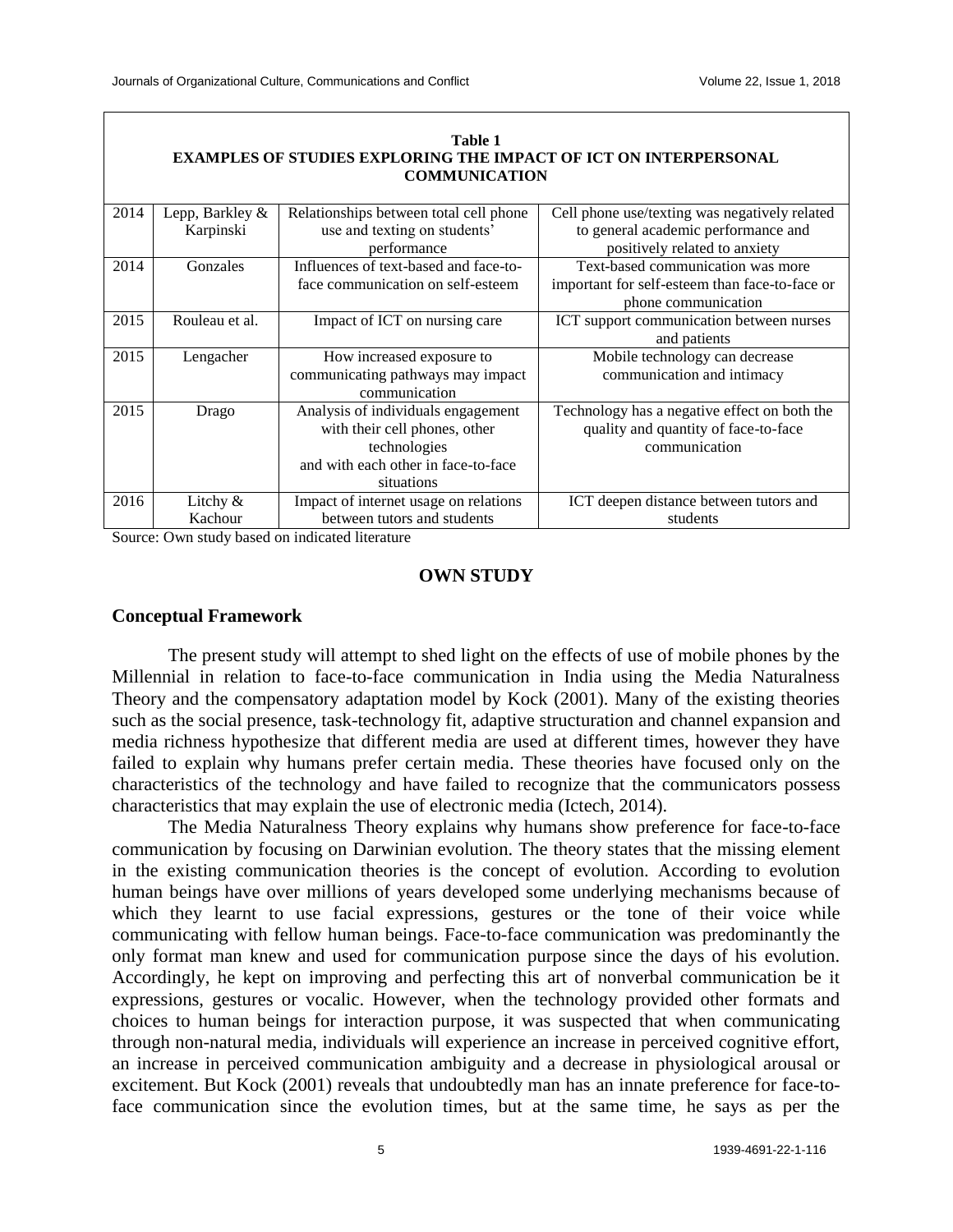compensatory adaptation model, man has the ability to adjust and compensate to the non-natural media of communication. Thus the present study will explore the problem whether the millennial have overcome their natural instincts to communicate face to face or has the all-pervading, intrusive technology mediated communication become over some period of time a natural (and not because it is convenient, easy and practical) choice for interaction, thereby substituting the natural media theory.

Albeit, this study is conducted in India, the results are expected to be relevant across cultures as the characteristics that allow us to adapt to non-natural media are evolutionary and do not pertain to cultural differences.

### **Hypothesis**

Based on the review of literature, the following hypothesis was formed in this study:

- *H1: The majority of young adults does possess, carry and use mobile communication devices.*
- *H2: Young adults use mobile communication devices during face-to-face interaction or for personal communication.*
- *H3: Young adults dislike use of mobile communication devices during face-to-face interactions with them.*
- *H4: Young adults understand negative effect of using mobile devices during face-to-face communication on interpersonal relations.*

# **METHODOLOGY**

### **Research Design**

As the objective of the study was to measure the degree of students' preoccupation with their mobile communication devices and their preference of these new technological communication devices to face-to-face communication situations, therefore, first small exploratory study was done to gather the findings which confirmed earlier research findings on the related topic. Thus the research design adopted was a combination of exploratory and confirmatory design.

# **Sampling and Data Collection**

The study is conducted with the participation of young adults (20-27 years old). The survey was administered to students from a Business school in NCR (India) pursuing their post graduate degree in Management. Students were from first year only. The total 166 no of students were administered the questionnaire through simple random sampling method and 104 responses were received (71 responses from male students and 33 from female students). The average age of respondents was 23.12 years.

# **Tool**

Drago (2015) had developed an online questionnaire to determine the level of engagement individuals have with their cell phones, other technologies and with each other in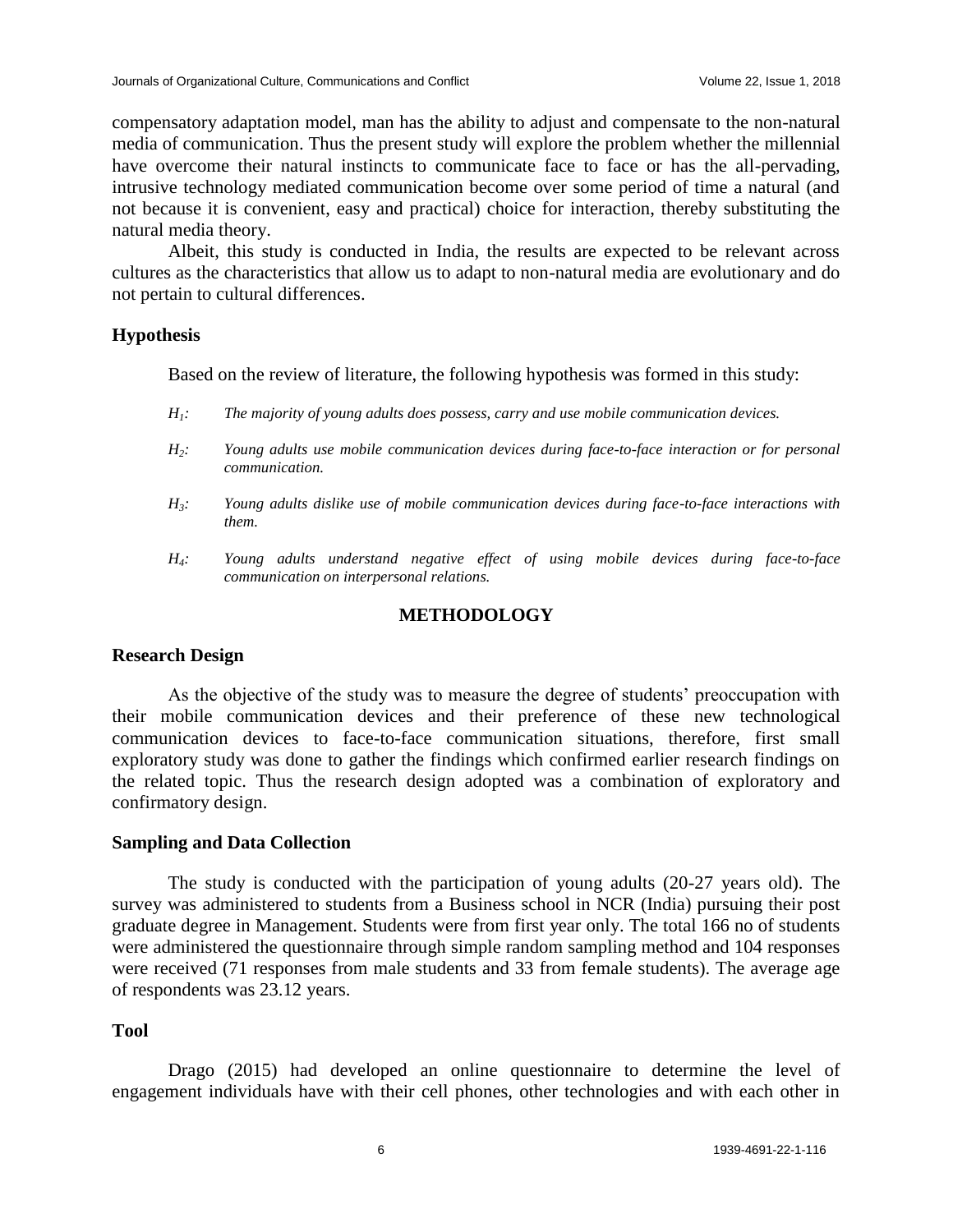face-to-face situations. The same questionnaire was used for the present study. The questionnaire by Drago (2015) had eleven (11) questions. However, for the present study three questions were deleted from the questionnaire as these were pertaining to the demographic details of the students and not related to perceptions on technology mediated communications. Thus, eight questions were retained from the original questionnaire. However, before submitting the questionnaire for data collection, a pilot study was conducted. The internal consistency of the scale, Coefficient Cronbach's Alpha was calculated for all eight questions and yielded a score of six, which is considered a good reliability score. Further, eight questions were divided into three variables; use, dislike and insight. Below given is the operational definition of the terms used:

- 1. Use variable includes possession of mobile device, use in hours per day, carrying it in person while out of home, using mobile during personal communication and using mobile for personal communication.
- 2. Dislike variable includes responses of question disliking when others use mobile device while communication with self.
- 3. Insight variable includes understanding the ill effects of mobile use on interpersonal relationship and communication.
- 4. Face-to-face: includes two or more than two people communicating with each or one another physically without any aid of technology.

The value of Coefficients Cronbach's Alpha for the scale was found to be high at 0.66, thus the scale was found to be reliable.

#### **Data Analysis and Results**

In this section results are reported using Chi square, ANOVA and regression successively. Non-parametric test Chi square provides comprehensive findings of the study, in which the eight questions asked were grouped as (1) possession and use of mobile, (2) dislike when others use during personal communication and (3) insight about negative effects of technology on interpersonal communication. Responses are categorized in yes and no mode, equivocal responses are not considered in this calculation.

Two-way ANOVA is used to find out whether variables differ significantly in different age groups and gender and finally regression equations are used to get insight into intercorrelation of variables and their relative weights. It is to be noted that only significant regressions and weights are reported in detail.

According to the findings, 99.04% individuals reported possessing mobile communication devices. It is to be noted that Chi square is not used as difference is very obvious and crossing the 95% limit. Moreover 98.1% individuals reported always carrying mobile communication devices, while only 1.9% individuals reported as doing it sometimes. Similarly Chi square is not used as difference is very obvious and crossing the 95% limit.

Less or equal to four hour user make 51.9% whereas more than six hours user makes 19.2%. This difference is significant ( $\chi^2$ =51.24, p<0.01). Thus hypothesis is accepted. It is to be noted that 4-6 hours users which are 28.9% of population has not been included in the calculation to understand the dichotomy of percentage of 'high and low' users with clarity.

Self-reports of young adults indicate that though majority possess and carry mobile communication device majority do not use it more than four hours and about a third (28.9%) use it for 4-6 hrs. Only 19.2% use it more than six hours.

*H1: The majority of young adults does possess, carry and use mobile communication devicessupported.*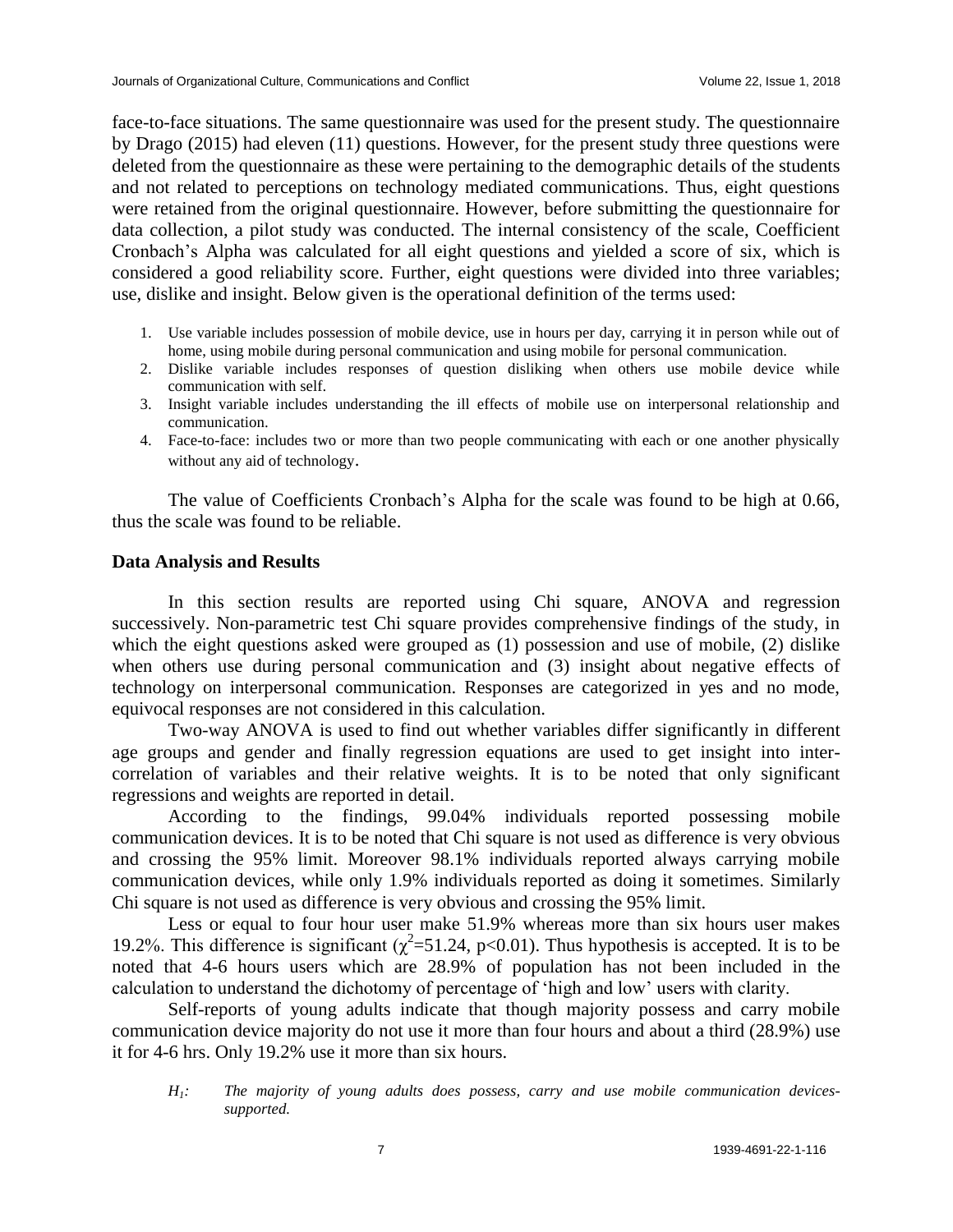Significantly higher number of individuals (69.2%) use mobile communication devices, such as smart phones and tablets, during personal interactions (ex. spending time with friends or family), while lesser numbers (30.8%) do not. This difference is significant ( $\chi^2$ =14.75, p<0.01). Thus null hypothesis is rejected. 'Always' and 'Sometimes' responses are added together create user 'category' and 'Rarely' and 'Never' are added to create 'non-user category'.

Individuals are almost equally divided on agreement (35.6%), disagreement (36.5%) and equivocal stand (27.9%) also. Thus null hypothesis is accepted. Outcome of self-report inventory does not support Hypothesis 2 ( $\chi^2$ =0.01, p>0.05).

*H2: Young adults use mobile communication devices during face-to-face interactions or for personal communication-not supported.*

Higher number (76.9%) of individuals dislikes use of mobile communication devices during personal interactions with them while 2.9% do not mind it. This difference is significant  $(\chi^2=11.01, p<0.01)$  Thus null hypothesis is rejected. Dislike category is calculated adding 'Strong Agree' and 'Agree' categories.

#### *H3: Young adults dislike use of mobile communication devices during face-to-face interactions with them-supported.*

Significantly higher number (88.4%,  $\chi^2$ =98.41, p<0.01) of young adults have understanding of negative effect of mobile devices on face to face communication, while only 1% do not agree. Thus null hypothesis is rejected. Agreement is computed adding 'Strong Agree' and 'Agree' scores while equivocal category is not included in this calculation. Moreover, significantly higher number (58.7%,  $\chi^2$ =11.28, p<0.01) of young adults have insight about degradation of conversation quality by use of mobile devices during face to face communication, while 1.9% have no insight about it. Thus null hypothesis is rejected. Equivocal category is not included in this calculation. 'Strong Agree' and 'Agree' are added for having insight category while 'Disagree' and 'Strong Disagree' are added to have no-insight category.

### *H4: Young adults understand negative effect of using mobile devices during face-to-face communication on interpersonal relations-supported.*

Findings of frequency analysis with the help of Chi square statistics of lower-end and upper-end category (excluding median responses) that majority of young adults possess and carry mobile devices of communication though majority of them use it mostly for about four to six hours. They have the understanding of negative effects of using mobile devices during faceto-face communication and they dislike it too when someone uses it while communicating with them, but ironically majority of them use it themselves during face-to-face communication.

To explore the reason of these behaviors and to identify age and gender differences in variables under study, further analysis (i.e. two-way ANOVA and regression analysis) was conducted (Tables 2 and 3).

Two-way ANOVAs was used for better understanding of differences in use, dislike and insight etc. in different age groups and gender. Possession of a smart phone or tablets was not subjected to analysis as out of 104 participants only one individual does not possess these devices. The results of two-way ANOVA indicate that there is:

1. No significant difference in age groups or gender pertaining to using (number of hours) mobile device, thus null hypothesis is accepted.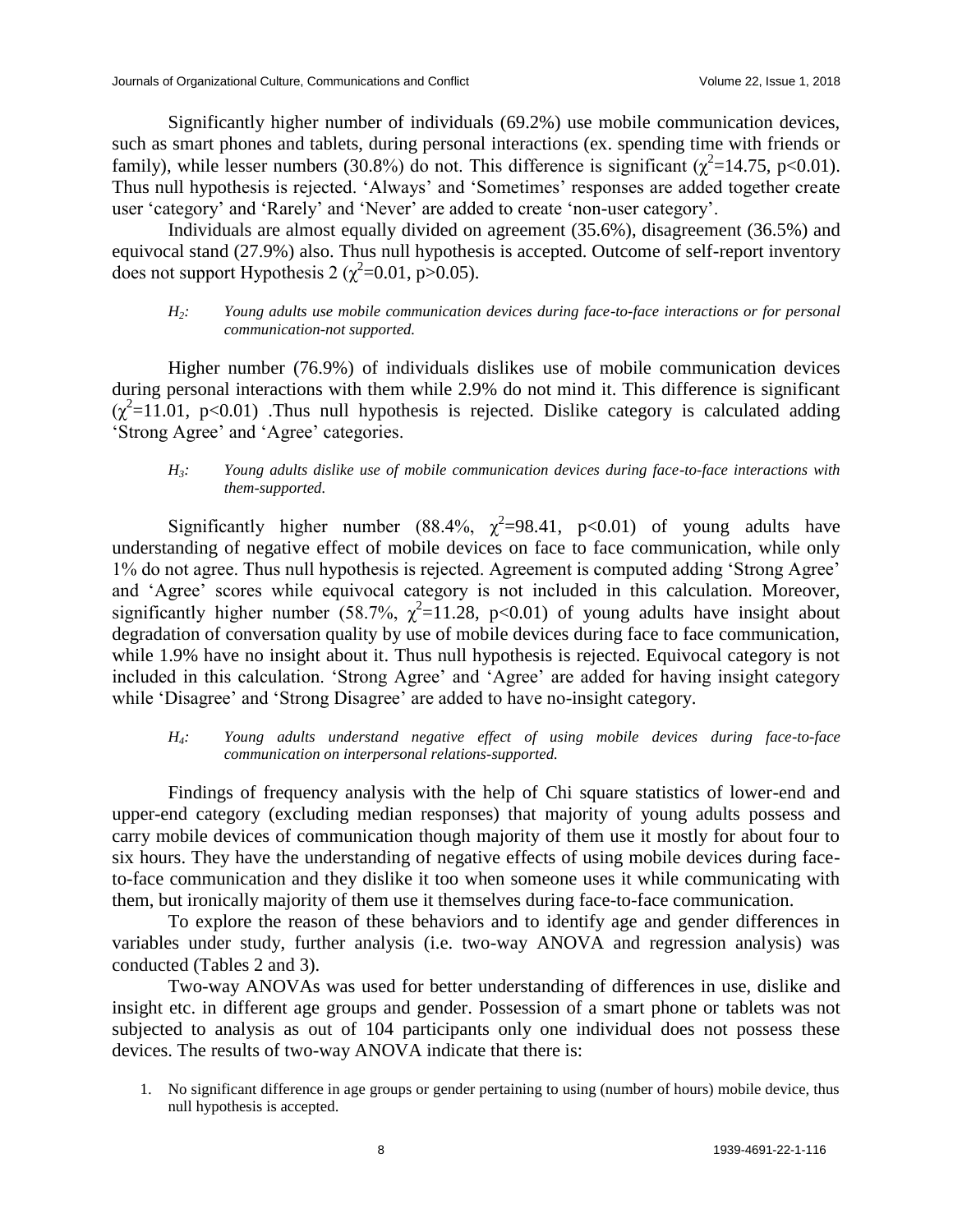- 2. No significant difference in age groups or gender pertaining to using (during personal interactions) mobile device.
- 3. No significant difference in age groups or gender pertaining to using mobile device for personal communications.
- 4. No significant difference in dislike for using mobile device during personal interactions in age groups or gender, no significant difference in age groups or gender in insight about negative effect of mobile use on interpersonal communication, thus null hypothesis is accepted.
- 5. No significant difference in age groups or gender in insight about negative effect of mobile use on quality of communication.

The results of regression analysis (Table 2) show that models where hours of daily use, carrying mobile in person, personally use mobile device for communication with friends and family are considered to be dependent variables are not predicted significantly by other enlisted variables under consideration.

| Table 2<br>ANALYSIS OF VARIOUS MODELS OF REGRESSION |            |                       |     |                    |       |       |  |  |  |
|-----------------------------------------------------|------------|-----------------------|-----|--------------------|-------|-------|--|--|--|
| Dependent variable                                  | Model      | <b>Sum of Squares</b> | Df  | <b>Mean Square</b> | F     | Sig.  |  |  |  |
| $X_5$                                               | Regression | 5.933                 | 8   | 0.742              | 2.800 | 0.008 |  |  |  |
|                                                     | Residual   | 24.902                | 94  | 0.265              |       |       |  |  |  |
|                                                     | Total      | 30.835                | 102 |                    |       |       |  |  |  |
| $X_6$                                               | Regression | 10.160                | 8   | 1.270              | 2.553 | 0.015 |  |  |  |
|                                                     | Residual   | 46.753                | 94  | 0.497              |       |       |  |  |  |
|                                                     | Total      | 56.913                | 102 |                    |       |       |  |  |  |
| $X_8$                                               | Regression | 8.545                 | 8   | 1.068              | 2.691 | 0.010 |  |  |  |
|                                                     | Residual   | 37.319                | 94  | 0.397              |       |       |  |  |  |
|                                                     | Total      | 45.864                | 102 |                    |       |       |  |  |  |
| $X_9$                                               | Regression | 24.473                | 8   | 3.059              | 3.336 | 0.002 |  |  |  |
|                                                     | Residual   | 86.206                | 94  | 0.917              |       |       |  |  |  |
|                                                     | Total      | 110.680               | 102 |                    |       |       |  |  |  |

Source: Own study

Abbreviations:

 $X_5$ =Using Mobile while spending time with family or friends.

 $X_6$ =Disliking use of mobile when others use it during communication with self.

 $X_8$ =Insight about negative effect of mobile use on face-to-face interpersonal communication.

 $X_9$ =Insight about negative effect of mobile use on quality of communication.

Personally use of mobile device for communication with friends and family is not predicted significantly by variables under consideration (Table 3).

Abbreviations:

 $X_1 = Age$ 

 $X_2$ =Gender

 $X_3$ =Hours of daily use

X4=Carrying mobile in person

 $X_5$ =Using Mobile while spending time with family or friends

 $X_6$ =Disliking use of mobile when others use it during communication with self

 $X_7$ =Personally using mobile device for communication with friends and family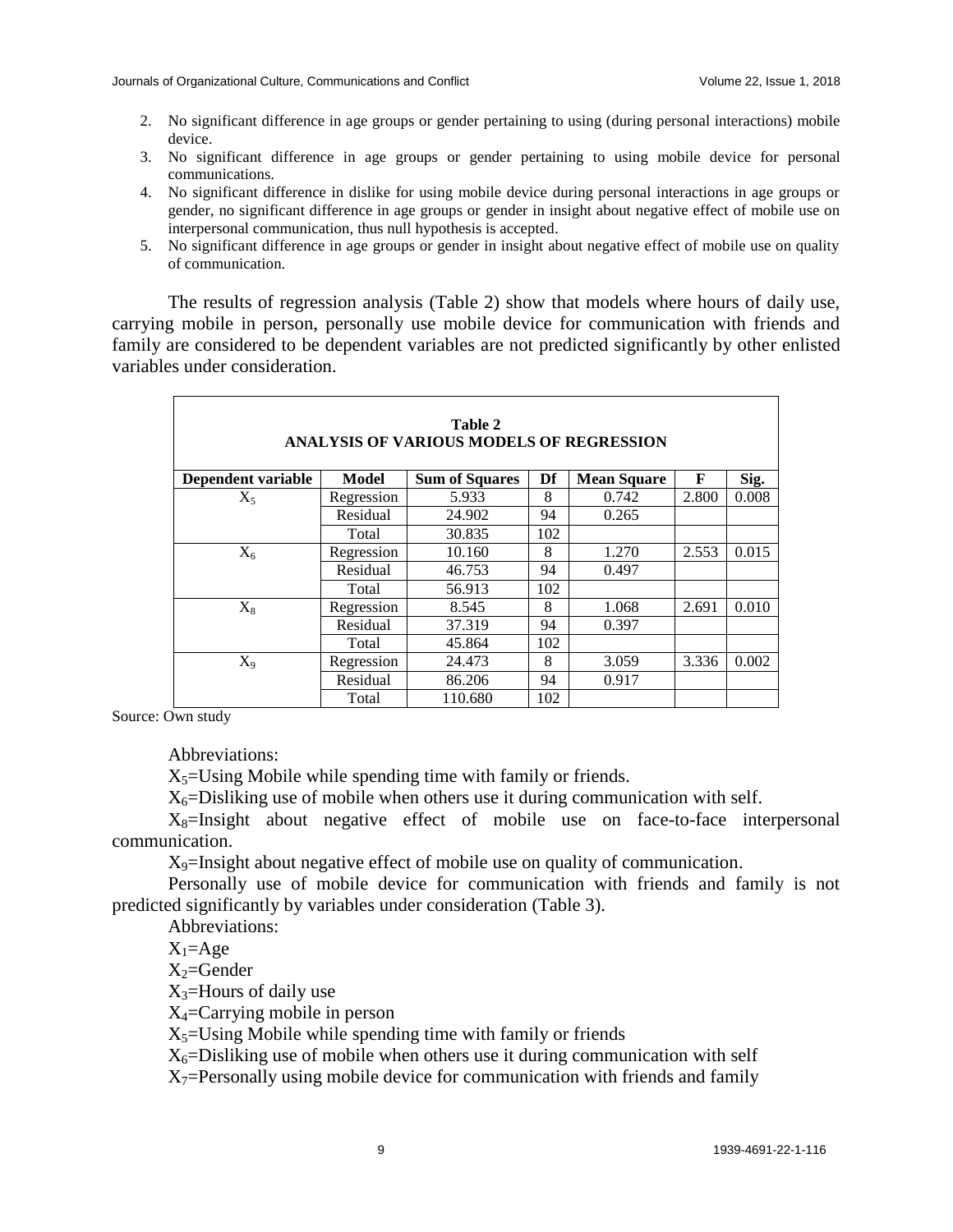$X_8$ =Insight about negative effect of mobile use on face-to-face interpersonal communication

 $X_9$ =Insight about negative effect of mobile use on quality of communication, bold  $p<0.05$ 

|                    | Table 3<br><b>ANALYSIS OF COEFFICIENTS</b> |                |        |          |                |                |                |                |                |                |          |       |
|--------------------|--------------------------------------------|----------------|--------|----------|----------------|----------------|----------------|----------------|----------------|----------------|----------|-------|
| <b>Predictors</b>  |                                            |                | Const. | $X_1$    | $\mathbf{X}_2$ | $\mathbf{X}_3$ | $\mathbf{X}_4$ | $\mathbf{X}_5$ | $\mathbf{X}_6$ | $\mathbf{X}_7$ | $X_8$    | $X_9$ |
| Dependent variable |                                            |                |        |          |                |                |                |                |                |                |          |       |
| $X_5$              | Unstandardized                             | B              | 4.339  | $-0.058$ | $-0.062$       | $-0.122$       | $-0.134$       |                | $-0.033$       | 0.059          | $-0.241$ | 0.054 |
|                    | Coefficients                               | Std.           | 0.850  | 0.032    | 0.119          | 0.047          | 0.388          |                | 0.075          | 0.052          | 0.080    | 0.055 |
|                    |                                            | error          |        |          |                |                |                |                |                |                |          |       |
|                    | Standardized<br>Coefficients               | <b>B</b> eta   |        | $-0.179$ | $-0.053$       | $-0.249$       | $-0.034$       |                | $-0.045$       | 0.110          | $-0.294$ | 0.103 |
|                    | t                                          |                | 5.106  | $-1.809$ | $-0.523$       | $-2.589$       | $-0.345$       |                | $-0.436$       | 1.128          | $-2.996$ | 0.986 |
| $X_6$              | Unstandardized                             | $\overline{B}$ | 0.333  | 0.033    | 0.136          | 0.026          | 0.260          | $-0.062$       |                | $-0.069$       | 0.146    | 0.216 |
|                    | Coefficients                               | Std.           | 1.315  | 0.045    | 0.163          | 0.067          | 0.531          | 0.141          |                | 0.072          | 0.114    | 0.073 |
|                    |                                            | error          |        |          |                |                |                |                |                |                |          |       |
|                    | Standardized<br>Coefficients               | <b>B</b> eta   |        | 0.074    | 0.086          | 0.039          | 0.048          | $-0.045$       |                | $-0.094$       | 0.131    | 0.302 |
|                    |                                            |                | 0.253  | 0.734    | 0.836          | 0.389          | 0.489          | $-0.436$       |                | $-0.958$       | 1.277    | 2.978 |
| $X_8$              | Unstandardized                             | $\overline{B}$ | 2.780  | $-0.040$ | $-0.100$       | $-0.050$       | 0.172          | $-0.361$       | 0.117          | 0.067          |          | 0.159 |
|                    | Coefficients                               | Std.           | 1.140  | 0.040    | 0.146          | 0.059          | 0.475          | 0.121          | 0.091          | 0.064          |          | 0.066 |
|                    |                                            | error          |        |          |                |                |                |                |                |                |          |       |
|                    | Standardized<br>Coefficients               | <b>B</b> eta   |        | $-0.100$ | $-0.070$       | $-0.084$       | 0.036          | $-0.296$       | 0.130          | 0.102          |          | 0.247 |
|                    |                                            |                | 2.438  | $-0.997$ | $-0.683$       | $-0.843$       | 0.363          | $-2.996$       | 1.277          | 1.045          |          | 2.413 |
| $X_9$              | Unstandardized                             | $\, {\bf B}$   | 0.552  | $-0.015$ | 0.113          | 0.181          | $-0.065$       | 0.188          | 0.399          | $-0.081$       | 0.367    |       |
|                    | Coefficients                               | Std.           | 1.786  | 0.061    | 0.222          | 0.088          | 0.722          | 0.191          | 0.134          | 0.097          | 0.152    |       |
|                    |                                            | error          |        |          |                |                |                |                |                |                |          |       |
|                    | Standardized                               | Beta           |        | $-0.024$ | 0.051          | 0.195          | $-0.009$       | 0.099          | 0.286          | $-0.080$       | 0.236    |       |
|                    | Coefficients                               |                |        |          |                |                |                |                |                |                |          |       |
|                    | t                                          |                | 0.309  | $-0.246$ | 0.508          | 2.043          | $-0.091$       | 0.986          | 2.978          | $-0.831$       | 2.413    |       |

Significant predictors of  $X_5$  are as follows:

 $X_5 = 4.339 - 0.122X_3 - 0.241X_8 + c$  (1)

This implies individuals who use smart phone while spending time with family and friends use mobile less number of hours per day (negative correlation with  $X_3$ ) and they have less insight about the negative effects of mobile on face-to-face communication (negative correlation with  $X_8$ ).

Significant predictor of  $X_6$  is as follows:

$$
X_6 = 0.333 + 0.216X_9 + c \quad (2)
$$

This implies individuals who disliking use of mobile when others use it during communication with them  $(X_6)$  have insight about negative effect of mobile use on quality of communication.

Significant predictors of  $X_8$  are as follows: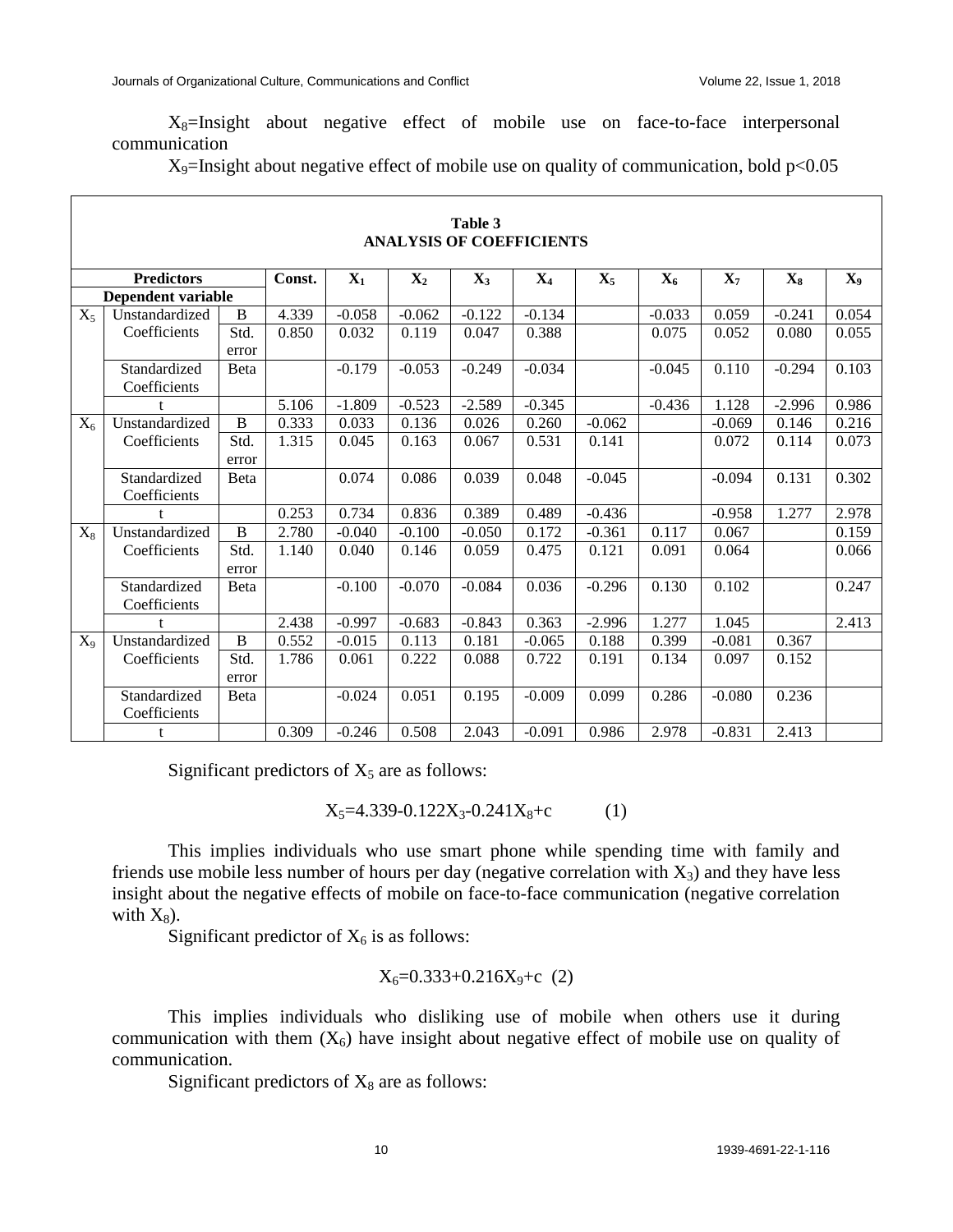$$
X_8=2.78-0.361X_5+0.159X_9+c
$$
 (3)

This implies individuals who have insight about negative effect of mobile use on face-toface interpersonal communication use smart phone less while spending time with family and friends ay (negative correlation with  $X_5$ ) and they have insight about the negative effects of mobile on quality of communication (positive correlation with  $X_9$ ).

Significant predictors of  $X_9$  are as follows:

$$
X_9=0.552+0.181X_3+0.399X_6+0.367X_8+c
$$
 (4)

This implies individuals who have insight about negative effect of mobile use on quality of communication use smart phone more daily (positive correlation with  $X_3$ ), they dislike when others use mobile during personal communication with them (positive correlation with  $X_6$ ) and have insight about the negative effects of mobile on interpersonal communication (positive correlation with  $X_8$ ).

Individuals who use smart phone while spending time with family and friends generally use it fewer hours per day and they lack insight about the negative effect of it on face-to-face communication. Individuals who dislike using smart phone by others while communicating with them have insight of its negative effect on interpersonal communication and its quality. No significant contribution of gender or age is found on use of mobile, dislike of use of mobile during personal communication and insight about negative effect of mobile device on interpersonal communication and its quality.

#### **LIMITATIONS**

This study has its own set of limitations as the survey used was a convenience sample and therefore, cannot be generalized to a greater population. Additionally, the survey used a volunteer sample of self-selected subjects to participate in the study, potentially bringing about biases. Another potential bias is possible because only individuals in their first year of MBA programme participated and the millennial from different background were not approached. There was not an even participation of the boys and girls.

#### **DISCUSSION AND CONCLUSIONS**

Self-reports of young adults indicate that 99.04% of the sample taken possess and carry mobile communication device. Majority of young adults use smart phone during face to face communication and about a third choose to communicate with family and friends with mobile devices. Besides, they are mindful of negative effects of using mobile devices during face to face communication and they dislike it too when someone uses it while communicating with them, but ironically majority of them use it themselves during face-to-face communication. Findings of the study also suggest that majority of them use it mostly for about four hours. Only 19.2% use it more than six hours. Thus the results further substantiate the media naturalness theory that faceto-face communication remains the prime and primal need of human beings. Nevertheless, many forms of new media technology such as computers, Internet, cell phones, smart phones, web camera chat, texting, social networks, blogging, android tablets and IPod's have taken a new hold in the paradigm of communication, but it has not been able to repress or inhibit certain basic human tendencies toward emotionally infused, physically present social interaction. The results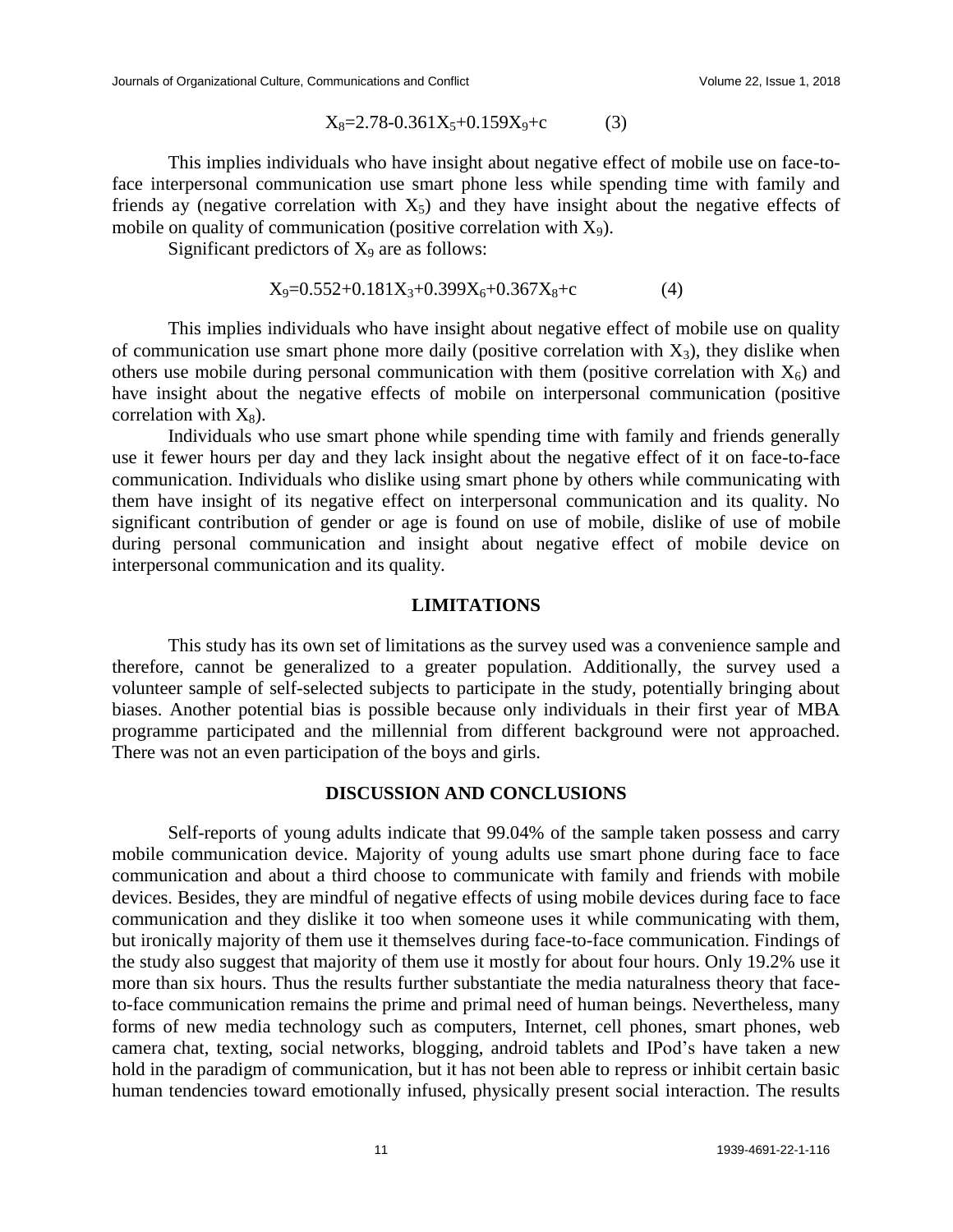endorse that millennial in India still prefer to socialize and interact with people physically. They need to experience 'the human moment: an authentic psychological encounter that can happen only when two people share the same physical space (…) as well as have the emotional and intellectual attention' (Hallowell, 1999). Albeit, as they are swarmed by the new technological communication devices which, they cannot ignore or avoid using them as that is the demand of the time they live in. But at the same time they are conscious of the fact that too much dependence on these gadgets has a detrimental effect on their interpersonal relations. Smartphones can disrupt the symmetrical social rule of focused attention associated with encounters. That is why they expressed their displeasure when people use mobile phone during one to one interaction though they themselves have this habit of using phones while talking to people. The study further lends credence to Koch's (2001) evolutionary theory that the human mind is designed in such a way (since the times of evolution) that it is familiar to face-to-face form of communication which is characterized by a behavioral synchrony via facial expressions, gestures and oral speech (Boaz & Almquist, 1997). Thus, people, including the millennial are drawn instinctively and naturally to this format of communication and are at ease using this format. Albeit, today, however, other communication modes, such as telephone and e-mail, smart phones etc. increasingly may have dominated the daily lives of many people, but these forms of communication are too recent and unlikely to have posed evolutionary pressures that could have shaped our brain in their direction. Thereby, it can be assumed when the man uses non-natural communication media, it may pose some cognitive obstacles to communication (RoAne, 2008; Bordia, 1997; Flaherty, Pearce & Rubin, 1998; Kock, 2002). But according to Kock (2005) there is an interesting behavioral phenomenon, called compensatory adaptation which is characterized by voluntary and involuntary attempts by the individuals involved in a communicative act to compensate for the obstacles posed by an unnatural communication medium. This explains why the millennial that are flooded with new communication devices have made adjustments and have simultaneously adapted to these new technological inventions. They find these digitized communications faster and convenient and in tune with the times. Thus, it can be inferred from the results that it may take some years for the human mind to get naturally used to technology mediated communication, but presently, it is used merely as a compensatory way. Sharma (2016) thus explains that seeing someone's face on a computer while talking to them is much more satisfying and interactive than texting or talking over Facebook, which is why programmes like Skype and Face-Time have become so popular.

Further, from the Indian perspective, it can be also interpreted that the millennial prefer physical proximity, face-to-face communication to digitized communication because the Indians are culturally collectivistic society where joint family system continues to prevail. Their identity is defined by group or family and they remain relationship focused. Personal interaction takes precedence over task and timelines in order to maintain close relationships. Families often live with three or four generations in the same household. Consequently, having this close physical proximity at home inevitably gravitates them to share the human moment.

It is evident from the findings of the study that both formats of communication have its benefits. Jasimuddin (2014) for instance proposes an integrated approach where an organization can use both F-2-F and computer-mediated mechanisms simultaneously in a balanced manner. While it is impossible to deny the importance of these platforms as provided by technology and the way that they have revolutionized communication, it is important to balance these digitized interactions with face-to-face communication or human moment. True, distance face-to-face communication is not always an option due to distance or conflicting schedules, it is important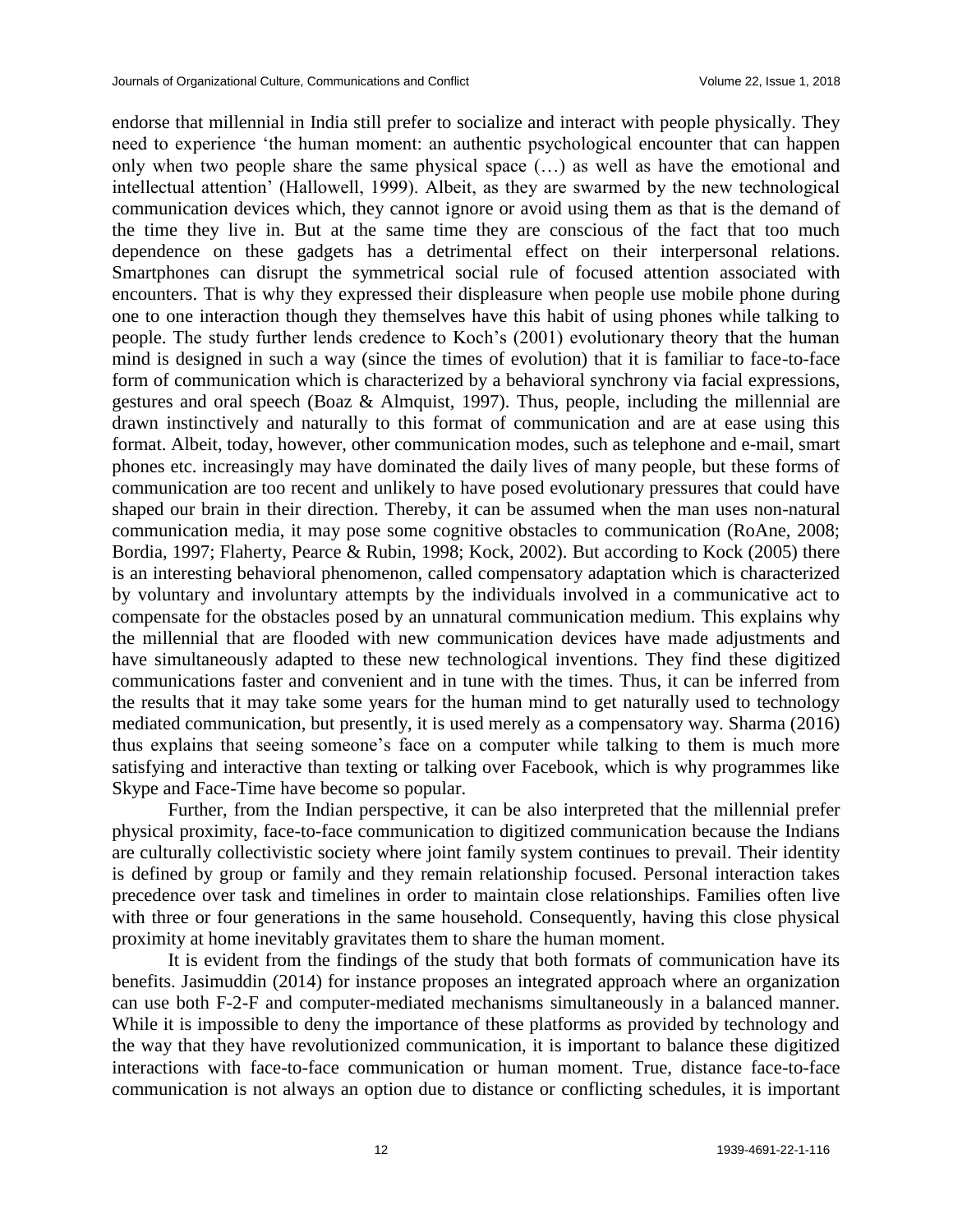that one does not forget about it completely as people need human contact in order to survive. Whenever possible, it is important to take the time to interact with people (who matter to us) face-to-face and enjoy the benefits. Thus, a proper balance in the use of technology and the personal human interaction is required to make the relationships meaningful and maintain our mental acuity and emotional wellbeing.

#### **REFERENCES**

- Adler, I. (2013). How our digital devices are affecting our personal relationships. Applying technology to visually support language and communication in individuals. *WBUR*. Retrieved from http://legacy.wbur.org/2013/01/17/digital-lives-i
- Allen, D.G. & Griffeth, R.W. (1997). Vertical and lateral information processing: The effects of gender, employee classification level and media richness on communication and work outcomes. *Human Relations*, *50*(10), 191-120.
- Baym, N.K., Zhang, Y.B. & Lin, M. (2004). Social interactions across media. *New Media & Society*, *6*(3), 299-318.
- Boaz, N.T. & Almquist, A.J. (1997). *Biological anthropology: A synthetic approach to human evolution*. Upper Saddle River, NJ: Prentice Hall.
- Bonnie, A.N. & Whittaker, S. (2002). The place of face-to-face communication in distributed work. In J. Pamela Hinds & B. Sara Kiesler (Eds.), *Distributed Work*. Retrieved from https://mitpress.mit.edu/books/distributed-work
- Bordia, P. (1997). Face-to-face versus computer-mediated communication: A synthesis of the experimental literature. *Journal of Business Communication*, *34*(1), 34-99.
- Brignall, T.W. & Van, V.T. (2005). The impact of internet communications on social interaction. *Sociological Spectrum*, *25*(3), 335-348.
- Cabral, J. (2010). Is generation Y addicted to social media? *The Elon Journal of Undergraduate Research in Communication*, *2*(1), 5-13.
- Campbell, S.W. & Kwak, N. (2011). Mobile communication and civil society: Linking patterns and places of use to engagement with others in public. *Human Communication Research*, *37*, 207-222.
- Choi, H.S. & Thompson, L. (2005). Old wine in a new bottle: Impact of membership change on group creativity. *Organizational Behavior and Human Decision Processes*, *98*(2), 121-132.
- Drago, E. (2015). The effect of technology on face-to-face communication. *The Elon Journal of Undergraduate Research in Communications*, *6*(1), 13-19.
- Draves, W.A. & Coates, J. (2011). Nine shift: Work, life and education in the 21<sup>st</sup> century. Retrieved from http://www.nineshift.com/firstChapter.htm
- Emerson, J. & Bishop, J. (2012). Videophone technology and students with deaf-blindness: An English language teaching by using Meta communication actors. *Turkish Online Journal of Distance Education*, *12*(4), 201- 211.
- Flaherty, L.M., Pearce, K.J. & Rubin, R.B. (1998). Internet and face-to-face communication: Not functional alternatives. *Communication Quarterly*, *46*, 250-268.
- Foth, M. (2006). Facilitating social networking in inner-city neighborhoods. *IEEE Computer*, *39*(9), 44-50.
- Gonzales, A.L. (2014). Text-based communication influences self-esteem more than face-to-face or cellphone communication. *Computers in Human Behavior*, *39*, 197-203.
- Hallowell, E.M. (1999). *The human moment at work*. HBR, January-February.
- Ictech II, O.B. (2014). *Smartphone and face-to-face interactions: Extending Goffman to 21st century conversations dissertation*. University of New Orleans Theses and Dissertations.
- Istifci, I., Lomidazde, T. & Demiray, U. (2011). An effective role of e-learning technology for English language teaching by using Meta communication actors. *Turkish Online Journal of Distance Education*, *12*(4).
- Jasimuddin, S.M. (2014). Face-to-face interface in software development: Empirical evidence from a geographically dispersed high-tech laboratory. *International Journal of Technology and Human Interaction*, *10*(1).
- Kendon, A., Harris, R.M. & Key, M.R. (1975). *Organization of behavior in face-to-face interaction*. Walter de Gruyter.
- Kock, N. (2001). The ape that used email: Understanding e-communication behavior through evolution theory. *Communications of AIS*, *5*(3), 1-29.
- Kock, N. (2002). Evolution and media naturalness: A look at e-communication through a Darwinian theoretical lens. *Proceedings of the 23rd International Conference on Information Systems*, 373-382.